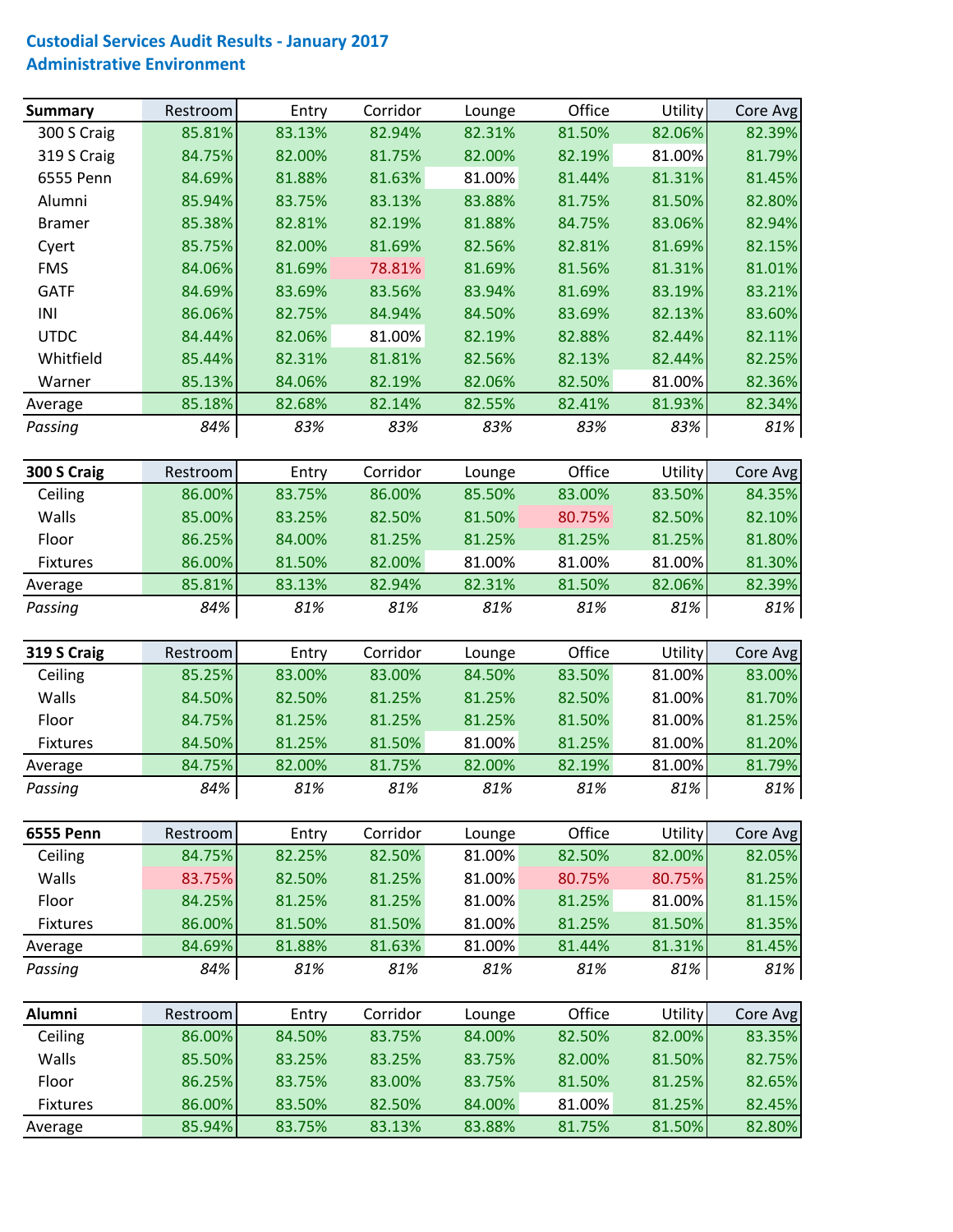| Office<br>Corridor<br>Utility<br>Restroom<br>Entry<br>Core Avg<br><b>Bramer</b><br>Lounge<br>83.00%<br>83.75%<br>82.50%<br>86.00%<br>83.50%<br>83.75%<br>Ceiling<br>86.00%<br>85.00%<br>Walls<br>83.00%<br>81.50%<br>83.25%<br>82.85%<br>82.00%<br>84.50%<br>Floor<br>84.50%<br>84.00%<br>82.00%<br>81.50%<br>82.50%<br>82.90%<br>84.50%<br>86.00%<br>81.25%<br>81.50%<br>81.50%<br>84.00%<br>83.00%<br>82.25%<br>Fixtures<br>85.38%<br>82.81%<br>82.19%<br>81.88%<br>84.75%<br>83.06%<br>82.94%<br>Average<br>84%<br>81%<br>81%<br>81%<br>81%<br>81%<br>81%<br>Passing<br>Office<br>Corridor<br>Utility<br>Restroom<br>Entry<br>Core Avg<br>Cyert<br>Lounge<br>85.25%<br>82.00%<br>82.50%<br>83.50%<br>83.25%<br>82.25%<br>82.70%<br>Ceiling<br>Walls<br>85.50%<br>81.50%<br>81.50%<br>82.05%<br>81.50%<br>83.25%<br>82.50%<br>Floor<br>86.25%<br>81.50%<br>82.00%<br>83.00%<br>81.75%<br>82.15%<br>82.50%<br><b>Fixtures</b><br>86.00%<br>82.00%<br>81.25%<br>81.50%<br>81.25%<br>81.70%<br>82.50%<br>82.00%<br>81.69%<br>82.15%<br>85.75%<br>81.69%<br>82.56%<br>82.81%<br>Average<br>84%<br>81%<br>81%<br>81%<br>81%<br>81%<br>81%<br>Passing<br>Office<br><b>FMS</b><br>Corridor<br>Utility<br>Core Avg<br>Restroom<br>Entry<br>Lounge<br>81.50%<br>Ceiling<br>84.25%<br>82.50%<br>83.00%<br>82.00%<br>82.50%<br>82.30%<br>Walls<br>83.75%<br>81.50%<br>80.30%<br>81.25%<br>76.25%<br>81.25%<br>81.25%<br>Floor<br>83.75%<br>81.00%<br>75.00%<br>81.50%<br>81.25%<br>81.00%<br>79.95%<br>81.25%<br>84.50%<br>82.00%<br>81.00%<br>82.00%<br>81.25%<br>81.50%<br><b>Fixtures</b><br>84.06%<br>81.69%<br>78.81%<br>81.69%<br>81.56%<br>81.31%<br>81.01%<br>Average<br>81%<br>84%<br>81%<br>81%<br>81%<br>81%<br>81%<br>Passing<br>Office<br>Corridor<br><b>GATF</b><br>Utility<br>Restroom<br>Entry<br>Core Avg<br>Lounge<br>83.50%<br>84.25%<br>84.50%<br>84.50%<br>83.00%<br>83.90%<br>Ceiling<br>84.00%<br>Walls<br>85.00%<br>83.00%<br>83.10%<br>83.50%<br>84.00%<br>83.75%<br>81.25%<br>Floor<br>85.00%<br>83.25%<br>83.15%<br>83.25%<br>83.75%<br>84.00%<br>81.50%<br>84.50%<br>83.50%<br>83.00%<br>82.70%<br>83.50%<br>82.50%<br>81.00%<br><b>Fixtures</b><br>84.69%<br>83.69%<br>83.56%<br>83.94%<br>81.69%<br>83.19%<br>83.21%<br>Average<br>81%<br>81%<br>84%<br>81%<br>81%<br>81%<br>81%<br>Passing<br>Office<br>INI<br>Corridor<br>Utility<br>Restroom<br>Entry<br>Lounge<br>Core Avg<br>Ceiling<br>86.25%<br>85.50%<br>85.25%<br>85.25%<br>84.75%<br>84.75%<br>85.10%<br>Walls<br>86.00%<br>81.25%<br>83.45%<br>82.25%<br>85.00%<br>85.00%<br>83.75%<br>Floor<br>85.50%<br>81.50%<br>85.50%<br>84.00%<br>83.00%<br>81.25%<br>83.05%<br>86.50%<br>81.75%<br>84.00%<br>83.75%<br>83.25%<br>81.25%<br>82.80%<br>Fixtures<br>86.06%<br>82.75%<br>84.94%<br>84.50%<br>83.69%<br>82.13%<br>83.60%<br>Average<br>84%<br>81%<br>81%<br>81%<br>Passing<br>81%<br>81%<br>81%<br>Office<br><b>UTDC</b><br>Corridor<br>Restroom<br>Utility<br>Core Avg<br>Entry<br>Lounge<br>83.00%<br>81.00%<br>84.00%<br>84.50%<br>84.50%<br>83.40%<br>Ceiling<br>85.00%<br>Walls<br>81.00%<br>83.25%<br>82.60%<br>84.50%<br>82.50%<br>82.50%<br>83.75%<br>Floor<br>83.75%<br>81.25%<br>81.00%<br>81.25%<br>81.35%<br>81.25%<br>82.00%<br>84.50%<br>81.00%<br>81.00%<br>80.75%<br>Fixtures<br>81.50%<br>81.25%<br>81.10%<br>82.06%<br>81.00%<br>82.19%<br>84.44%<br>82.88%<br>82.44%<br>82.11%<br>Average<br>84%<br>81%<br>81%<br>81%<br>81%<br>81%<br>81%<br>Passing<br>Office<br>Whitfield<br>Corridor<br>Utility<br>Entry<br>Restroom<br>Lounge<br>Core Avg<br>Ceiling<br>86.25%<br>84.00%<br>84.25%<br>84.25%<br>84.00%<br>84.25%<br>84.75% | Passing | 84% | 81% | 81% | 81% | 81% | 81% | 81% |
|--------------------------------------------------------------------------------------------------------------------------------------------------------------------------------------------------------------------------------------------------------------------------------------------------------------------------------------------------------------------------------------------------------------------------------------------------------------------------------------------------------------------------------------------------------------------------------------------------------------------------------------------------------------------------------------------------------------------------------------------------------------------------------------------------------------------------------------------------------------------------------------------------------------------------------------------------------------------------------------------------------------------------------------------------------------------------------------------------------------------------------------------------------------------------------------------------------------------------------------------------------------------------------------------------------------------------------------------------------------------------------------------------------------------------------------------------------------------------------------------------------------------------------------------------------------------------------------------------------------------------------------------------------------------------------------------------------------------------------------------------------------------------------------------------------------------------------------------------------------------------------------------------------------------------------------------------------------------------------------------------------------------------------------------------------------------------------------------------------------------------------------------------------------------------------------------------------------------------------------------------------------------------------------------------------------------------------------------------------------------------------------------------------------------------------------------------------------------------------------------------------------------------------------------------------------------------------------------------------------------------------------------------------------------------------------------------------------------------------------------------------------------------------------------------------------------------------------------------------------------------------------------------------------------------------------------------------------------------------------------------------------------------------------------------------------------------------------------------------------------------------------------------------------------------------------------------------------------------------------------------------------------------------------------------------------------------------------------------------------------------------------------------------------------------------------------------------------------------------------------------------------------------------------------------------------------------------------------------------------------------------------|---------|-----|-----|-----|-----|-----|-----|-----|
|                                                                                                                                                                                                                                                                                                                                                                                                                                                                                                                                                                                                                                                                                                                                                                                                                                                                                                                                                                                                                                                                                                                                                                                                                                                                                                                                                                                                                                                                                                                                                                                                                                                                                                                                                                                                                                                                                                                                                                                                                                                                                                                                                                                                                                                                                                                                                                                                                                                                                                                                                                                                                                                                                                                                                                                                                                                                                                                                                                                                                                                                                                                                                                                                                                                                                                                                                                                                                                                                                                                                                                                                                                      |         |     |     |     |     |     |     |     |
|                                                                                                                                                                                                                                                                                                                                                                                                                                                                                                                                                                                                                                                                                                                                                                                                                                                                                                                                                                                                                                                                                                                                                                                                                                                                                                                                                                                                                                                                                                                                                                                                                                                                                                                                                                                                                                                                                                                                                                                                                                                                                                                                                                                                                                                                                                                                                                                                                                                                                                                                                                                                                                                                                                                                                                                                                                                                                                                                                                                                                                                                                                                                                                                                                                                                                                                                                                                                                                                                                                                                                                                                                                      |         |     |     |     |     |     |     |     |
|                                                                                                                                                                                                                                                                                                                                                                                                                                                                                                                                                                                                                                                                                                                                                                                                                                                                                                                                                                                                                                                                                                                                                                                                                                                                                                                                                                                                                                                                                                                                                                                                                                                                                                                                                                                                                                                                                                                                                                                                                                                                                                                                                                                                                                                                                                                                                                                                                                                                                                                                                                                                                                                                                                                                                                                                                                                                                                                                                                                                                                                                                                                                                                                                                                                                                                                                                                                                                                                                                                                                                                                                                                      |         |     |     |     |     |     |     |     |
|                                                                                                                                                                                                                                                                                                                                                                                                                                                                                                                                                                                                                                                                                                                                                                                                                                                                                                                                                                                                                                                                                                                                                                                                                                                                                                                                                                                                                                                                                                                                                                                                                                                                                                                                                                                                                                                                                                                                                                                                                                                                                                                                                                                                                                                                                                                                                                                                                                                                                                                                                                                                                                                                                                                                                                                                                                                                                                                                                                                                                                                                                                                                                                                                                                                                                                                                                                                                                                                                                                                                                                                                                                      |         |     |     |     |     |     |     |     |
|                                                                                                                                                                                                                                                                                                                                                                                                                                                                                                                                                                                                                                                                                                                                                                                                                                                                                                                                                                                                                                                                                                                                                                                                                                                                                                                                                                                                                                                                                                                                                                                                                                                                                                                                                                                                                                                                                                                                                                                                                                                                                                                                                                                                                                                                                                                                                                                                                                                                                                                                                                                                                                                                                                                                                                                                                                                                                                                                                                                                                                                                                                                                                                                                                                                                                                                                                                                                                                                                                                                                                                                                                                      |         |     |     |     |     |     |     |     |
|                                                                                                                                                                                                                                                                                                                                                                                                                                                                                                                                                                                                                                                                                                                                                                                                                                                                                                                                                                                                                                                                                                                                                                                                                                                                                                                                                                                                                                                                                                                                                                                                                                                                                                                                                                                                                                                                                                                                                                                                                                                                                                                                                                                                                                                                                                                                                                                                                                                                                                                                                                                                                                                                                                                                                                                                                                                                                                                                                                                                                                                                                                                                                                                                                                                                                                                                                                                                                                                                                                                                                                                                                                      |         |     |     |     |     |     |     |     |
|                                                                                                                                                                                                                                                                                                                                                                                                                                                                                                                                                                                                                                                                                                                                                                                                                                                                                                                                                                                                                                                                                                                                                                                                                                                                                                                                                                                                                                                                                                                                                                                                                                                                                                                                                                                                                                                                                                                                                                                                                                                                                                                                                                                                                                                                                                                                                                                                                                                                                                                                                                                                                                                                                                                                                                                                                                                                                                                                                                                                                                                                                                                                                                                                                                                                                                                                                                                                                                                                                                                                                                                                                                      |         |     |     |     |     |     |     |     |
|                                                                                                                                                                                                                                                                                                                                                                                                                                                                                                                                                                                                                                                                                                                                                                                                                                                                                                                                                                                                                                                                                                                                                                                                                                                                                                                                                                                                                                                                                                                                                                                                                                                                                                                                                                                                                                                                                                                                                                                                                                                                                                                                                                                                                                                                                                                                                                                                                                                                                                                                                                                                                                                                                                                                                                                                                                                                                                                                                                                                                                                                                                                                                                                                                                                                                                                                                                                                                                                                                                                                                                                                                                      |         |     |     |     |     |     |     |     |
|                                                                                                                                                                                                                                                                                                                                                                                                                                                                                                                                                                                                                                                                                                                                                                                                                                                                                                                                                                                                                                                                                                                                                                                                                                                                                                                                                                                                                                                                                                                                                                                                                                                                                                                                                                                                                                                                                                                                                                                                                                                                                                                                                                                                                                                                                                                                                                                                                                                                                                                                                                                                                                                                                                                                                                                                                                                                                                                                                                                                                                                                                                                                                                                                                                                                                                                                                                                                                                                                                                                                                                                                                                      |         |     |     |     |     |     |     |     |
|                                                                                                                                                                                                                                                                                                                                                                                                                                                                                                                                                                                                                                                                                                                                                                                                                                                                                                                                                                                                                                                                                                                                                                                                                                                                                                                                                                                                                                                                                                                                                                                                                                                                                                                                                                                                                                                                                                                                                                                                                                                                                                                                                                                                                                                                                                                                                                                                                                                                                                                                                                                                                                                                                                                                                                                                                                                                                                                                                                                                                                                                                                                                                                                                                                                                                                                                                                                                                                                                                                                                                                                                                                      |         |     |     |     |     |     |     |     |
|                                                                                                                                                                                                                                                                                                                                                                                                                                                                                                                                                                                                                                                                                                                                                                                                                                                                                                                                                                                                                                                                                                                                                                                                                                                                                                                                                                                                                                                                                                                                                                                                                                                                                                                                                                                                                                                                                                                                                                                                                                                                                                                                                                                                                                                                                                                                                                                                                                                                                                                                                                                                                                                                                                                                                                                                                                                                                                                                                                                                                                                                                                                                                                                                                                                                                                                                                                                                                                                                                                                                                                                                                                      |         |     |     |     |     |     |     |     |
|                                                                                                                                                                                                                                                                                                                                                                                                                                                                                                                                                                                                                                                                                                                                                                                                                                                                                                                                                                                                                                                                                                                                                                                                                                                                                                                                                                                                                                                                                                                                                                                                                                                                                                                                                                                                                                                                                                                                                                                                                                                                                                                                                                                                                                                                                                                                                                                                                                                                                                                                                                                                                                                                                                                                                                                                                                                                                                                                                                                                                                                                                                                                                                                                                                                                                                                                                                                                                                                                                                                                                                                                                                      |         |     |     |     |     |     |     |     |
|                                                                                                                                                                                                                                                                                                                                                                                                                                                                                                                                                                                                                                                                                                                                                                                                                                                                                                                                                                                                                                                                                                                                                                                                                                                                                                                                                                                                                                                                                                                                                                                                                                                                                                                                                                                                                                                                                                                                                                                                                                                                                                                                                                                                                                                                                                                                                                                                                                                                                                                                                                                                                                                                                                                                                                                                                                                                                                                                                                                                                                                                                                                                                                                                                                                                                                                                                                                                                                                                                                                                                                                                                                      |         |     |     |     |     |     |     |     |
|                                                                                                                                                                                                                                                                                                                                                                                                                                                                                                                                                                                                                                                                                                                                                                                                                                                                                                                                                                                                                                                                                                                                                                                                                                                                                                                                                                                                                                                                                                                                                                                                                                                                                                                                                                                                                                                                                                                                                                                                                                                                                                                                                                                                                                                                                                                                                                                                                                                                                                                                                                                                                                                                                                                                                                                                                                                                                                                                                                                                                                                                                                                                                                                                                                                                                                                                                                                                                                                                                                                                                                                                                                      |         |     |     |     |     |     |     |     |
|                                                                                                                                                                                                                                                                                                                                                                                                                                                                                                                                                                                                                                                                                                                                                                                                                                                                                                                                                                                                                                                                                                                                                                                                                                                                                                                                                                                                                                                                                                                                                                                                                                                                                                                                                                                                                                                                                                                                                                                                                                                                                                                                                                                                                                                                                                                                                                                                                                                                                                                                                                                                                                                                                                                                                                                                                                                                                                                                                                                                                                                                                                                                                                                                                                                                                                                                                                                                                                                                                                                                                                                                                                      |         |     |     |     |     |     |     |     |
|                                                                                                                                                                                                                                                                                                                                                                                                                                                                                                                                                                                                                                                                                                                                                                                                                                                                                                                                                                                                                                                                                                                                                                                                                                                                                                                                                                                                                                                                                                                                                                                                                                                                                                                                                                                                                                                                                                                                                                                                                                                                                                                                                                                                                                                                                                                                                                                                                                                                                                                                                                                                                                                                                                                                                                                                                                                                                                                                                                                                                                                                                                                                                                                                                                                                                                                                                                                                                                                                                                                                                                                                                                      |         |     |     |     |     |     |     |     |
|                                                                                                                                                                                                                                                                                                                                                                                                                                                                                                                                                                                                                                                                                                                                                                                                                                                                                                                                                                                                                                                                                                                                                                                                                                                                                                                                                                                                                                                                                                                                                                                                                                                                                                                                                                                                                                                                                                                                                                                                                                                                                                                                                                                                                                                                                                                                                                                                                                                                                                                                                                                                                                                                                                                                                                                                                                                                                                                                                                                                                                                                                                                                                                                                                                                                                                                                                                                                                                                                                                                                                                                                                                      |         |     |     |     |     |     |     |     |
|                                                                                                                                                                                                                                                                                                                                                                                                                                                                                                                                                                                                                                                                                                                                                                                                                                                                                                                                                                                                                                                                                                                                                                                                                                                                                                                                                                                                                                                                                                                                                                                                                                                                                                                                                                                                                                                                                                                                                                                                                                                                                                                                                                                                                                                                                                                                                                                                                                                                                                                                                                                                                                                                                                                                                                                                                                                                                                                                                                                                                                                                                                                                                                                                                                                                                                                                                                                                                                                                                                                                                                                                                                      |         |     |     |     |     |     |     |     |
|                                                                                                                                                                                                                                                                                                                                                                                                                                                                                                                                                                                                                                                                                                                                                                                                                                                                                                                                                                                                                                                                                                                                                                                                                                                                                                                                                                                                                                                                                                                                                                                                                                                                                                                                                                                                                                                                                                                                                                                                                                                                                                                                                                                                                                                                                                                                                                                                                                                                                                                                                                                                                                                                                                                                                                                                                                                                                                                                                                                                                                                                                                                                                                                                                                                                                                                                                                                                                                                                                                                                                                                                                                      |         |     |     |     |     |     |     |     |
|                                                                                                                                                                                                                                                                                                                                                                                                                                                                                                                                                                                                                                                                                                                                                                                                                                                                                                                                                                                                                                                                                                                                                                                                                                                                                                                                                                                                                                                                                                                                                                                                                                                                                                                                                                                                                                                                                                                                                                                                                                                                                                                                                                                                                                                                                                                                                                                                                                                                                                                                                                                                                                                                                                                                                                                                                                                                                                                                                                                                                                                                                                                                                                                                                                                                                                                                                                                                                                                                                                                                                                                                                                      |         |     |     |     |     |     |     |     |
|                                                                                                                                                                                                                                                                                                                                                                                                                                                                                                                                                                                                                                                                                                                                                                                                                                                                                                                                                                                                                                                                                                                                                                                                                                                                                                                                                                                                                                                                                                                                                                                                                                                                                                                                                                                                                                                                                                                                                                                                                                                                                                                                                                                                                                                                                                                                                                                                                                                                                                                                                                                                                                                                                                                                                                                                                                                                                                                                                                                                                                                                                                                                                                                                                                                                                                                                                                                                                                                                                                                                                                                                                                      |         |     |     |     |     |     |     |     |
|                                                                                                                                                                                                                                                                                                                                                                                                                                                                                                                                                                                                                                                                                                                                                                                                                                                                                                                                                                                                                                                                                                                                                                                                                                                                                                                                                                                                                                                                                                                                                                                                                                                                                                                                                                                                                                                                                                                                                                                                                                                                                                                                                                                                                                                                                                                                                                                                                                                                                                                                                                                                                                                                                                                                                                                                                                                                                                                                                                                                                                                                                                                                                                                                                                                                                                                                                                                                                                                                                                                                                                                                                                      |         |     |     |     |     |     |     |     |
|                                                                                                                                                                                                                                                                                                                                                                                                                                                                                                                                                                                                                                                                                                                                                                                                                                                                                                                                                                                                                                                                                                                                                                                                                                                                                                                                                                                                                                                                                                                                                                                                                                                                                                                                                                                                                                                                                                                                                                                                                                                                                                                                                                                                                                                                                                                                                                                                                                                                                                                                                                                                                                                                                                                                                                                                                                                                                                                                                                                                                                                                                                                                                                                                                                                                                                                                                                                                                                                                                                                                                                                                                                      |         |     |     |     |     |     |     |     |
|                                                                                                                                                                                                                                                                                                                                                                                                                                                                                                                                                                                                                                                                                                                                                                                                                                                                                                                                                                                                                                                                                                                                                                                                                                                                                                                                                                                                                                                                                                                                                                                                                                                                                                                                                                                                                                                                                                                                                                                                                                                                                                                                                                                                                                                                                                                                                                                                                                                                                                                                                                                                                                                                                                                                                                                                                                                                                                                                                                                                                                                                                                                                                                                                                                                                                                                                                                                                                                                                                                                                                                                                                                      |         |     |     |     |     |     |     |     |
|                                                                                                                                                                                                                                                                                                                                                                                                                                                                                                                                                                                                                                                                                                                                                                                                                                                                                                                                                                                                                                                                                                                                                                                                                                                                                                                                                                                                                                                                                                                                                                                                                                                                                                                                                                                                                                                                                                                                                                                                                                                                                                                                                                                                                                                                                                                                                                                                                                                                                                                                                                                                                                                                                                                                                                                                                                                                                                                                                                                                                                                                                                                                                                                                                                                                                                                                                                                                                                                                                                                                                                                                                                      |         |     |     |     |     |     |     |     |
|                                                                                                                                                                                                                                                                                                                                                                                                                                                                                                                                                                                                                                                                                                                                                                                                                                                                                                                                                                                                                                                                                                                                                                                                                                                                                                                                                                                                                                                                                                                                                                                                                                                                                                                                                                                                                                                                                                                                                                                                                                                                                                                                                                                                                                                                                                                                                                                                                                                                                                                                                                                                                                                                                                                                                                                                                                                                                                                                                                                                                                                                                                                                                                                                                                                                                                                                                                                                                                                                                                                                                                                                                                      |         |     |     |     |     |     |     |     |
|                                                                                                                                                                                                                                                                                                                                                                                                                                                                                                                                                                                                                                                                                                                                                                                                                                                                                                                                                                                                                                                                                                                                                                                                                                                                                                                                                                                                                                                                                                                                                                                                                                                                                                                                                                                                                                                                                                                                                                                                                                                                                                                                                                                                                                                                                                                                                                                                                                                                                                                                                                                                                                                                                                                                                                                                                                                                                                                                                                                                                                                                                                                                                                                                                                                                                                                                                                                                                                                                                                                                                                                                                                      |         |     |     |     |     |     |     |     |
|                                                                                                                                                                                                                                                                                                                                                                                                                                                                                                                                                                                                                                                                                                                                                                                                                                                                                                                                                                                                                                                                                                                                                                                                                                                                                                                                                                                                                                                                                                                                                                                                                                                                                                                                                                                                                                                                                                                                                                                                                                                                                                                                                                                                                                                                                                                                                                                                                                                                                                                                                                                                                                                                                                                                                                                                                                                                                                                                                                                                                                                                                                                                                                                                                                                                                                                                                                                                                                                                                                                                                                                                                                      |         |     |     |     |     |     |     |     |
|                                                                                                                                                                                                                                                                                                                                                                                                                                                                                                                                                                                                                                                                                                                                                                                                                                                                                                                                                                                                                                                                                                                                                                                                                                                                                                                                                                                                                                                                                                                                                                                                                                                                                                                                                                                                                                                                                                                                                                                                                                                                                                                                                                                                                                                                                                                                                                                                                                                                                                                                                                                                                                                                                                                                                                                                                                                                                                                                                                                                                                                                                                                                                                                                                                                                                                                                                                                                                                                                                                                                                                                                                                      |         |     |     |     |     |     |     |     |
|                                                                                                                                                                                                                                                                                                                                                                                                                                                                                                                                                                                                                                                                                                                                                                                                                                                                                                                                                                                                                                                                                                                                                                                                                                                                                                                                                                                                                                                                                                                                                                                                                                                                                                                                                                                                                                                                                                                                                                                                                                                                                                                                                                                                                                                                                                                                                                                                                                                                                                                                                                                                                                                                                                                                                                                                                                                                                                                                                                                                                                                                                                                                                                                                                                                                                                                                                                                                                                                                                                                                                                                                                                      |         |     |     |     |     |     |     |     |
|                                                                                                                                                                                                                                                                                                                                                                                                                                                                                                                                                                                                                                                                                                                                                                                                                                                                                                                                                                                                                                                                                                                                                                                                                                                                                                                                                                                                                                                                                                                                                                                                                                                                                                                                                                                                                                                                                                                                                                                                                                                                                                                                                                                                                                                                                                                                                                                                                                                                                                                                                                                                                                                                                                                                                                                                                                                                                                                                                                                                                                                                                                                                                                                                                                                                                                                                                                                                                                                                                                                                                                                                                                      |         |     |     |     |     |     |     |     |
|                                                                                                                                                                                                                                                                                                                                                                                                                                                                                                                                                                                                                                                                                                                                                                                                                                                                                                                                                                                                                                                                                                                                                                                                                                                                                                                                                                                                                                                                                                                                                                                                                                                                                                                                                                                                                                                                                                                                                                                                                                                                                                                                                                                                                                                                                                                                                                                                                                                                                                                                                                                                                                                                                                                                                                                                                                                                                                                                                                                                                                                                                                                                                                                                                                                                                                                                                                                                                                                                                                                                                                                                                                      |         |     |     |     |     |     |     |     |
|                                                                                                                                                                                                                                                                                                                                                                                                                                                                                                                                                                                                                                                                                                                                                                                                                                                                                                                                                                                                                                                                                                                                                                                                                                                                                                                                                                                                                                                                                                                                                                                                                                                                                                                                                                                                                                                                                                                                                                                                                                                                                                                                                                                                                                                                                                                                                                                                                                                                                                                                                                                                                                                                                                                                                                                                                                                                                                                                                                                                                                                                                                                                                                                                                                                                                                                                                                                                                                                                                                                                                                                                                                      |         |     |     |     |     |     |     |     |
|                                                                                                                                                                                                                                                                                                                                                                                                                                                                                                                                                                                                                                                                                                                                                                                                                                                                                                                                                                                                                                                                                                                                                                                                                                                                                                                                                                                                                                                                                                                                                                                                                                                                                                                                                                                                                                                                                                                                                                                                                                                                                                                                                                                                                                                                                                                                                                                                                                                                                                                                                                                                                                                                                                                                                                                                                                                                                                                                                                                                                                                                                                                                                                                                                                                                                                                                                                                                                                                                                                                                                                                                                                      |         |     |     |     |     |     |     |     |
|                                                                                                                                                                                                                                                                                                                                                                                                                                                                                                                                                                                                                                                                                                                                                                                                                                                                                                                                                                                                                                                                                                                                                                                                                                                                                                                                                                                                                                                                                                                                                                                                                                                                                                                                                                                                                                                                                                                                                                                                                                                                                                                                                                                                                                                                                                                                                                                                                                                                                                                                                                                                                                                                                                                                                                                                                                                                                                                                                                                                                                                                                                                                                                                                                                                                                                                                                                                                                                                                                                                                                                                                                                      |         |     |     |     |     |     |     |     |
|                                                                                                                                                                                                                                                                                                                                                                                                                                                                                                                                                                                                                                                                                                                                                                                                                                                                                                                                                                                                                                                                                                                                                                                                                                                                                                                                                                                                                                                                                                                                                                                                                                                                                                                                                                                                                                                                                                                                                                                                                                                                                                                                                                                                                                                                                                                                                                                                                                                                                                                                                                                                                                                                                                                                                                                                                                                                                                                                                                                                                                                                                                                                                                                                                                                                                                                                                                                                                                                                                                                                                                                                                                      |         |     |     |     |     |     |     |     |
|                                                                                                                                                                                                                                                                                                                                                                                                                                                                                                                                                                                                                                                                                                                                                                                                                                                                                                                                                                                                                                                                                                                                                                                                                                                                                                                                                                                                                                                                                                                                                                                                                                                                                                                                                                                                                                                                                                                                                                                                                                                                                                                                                                                                                                                                                                                                                                                                                                                                                                                                                                                                                                                                                                                                                                                                                                                                                                                                                                                                                                                                                                                                                                                                                                                                                                                                                                                                                                                                                                                                                                                                                                      |         |     |     |     |     |     |     |     |
|                                                                                                                                                                                                                                                                                                                                                                                                                                                                                                                                                                                                                                                                                                                                                                                                                                                                                                                                                                                                                                                                                                                                                                                                                                                                                                                                                                                                                                                                                                                                                                                                                                                                                                                                                                                                                                                                                                                                                                                                                                                                                                                                                                                                                                                                                                                                                                                                                                                                                                                                                                                                                                                                                                                                                                                                                                                                                                                                                                                                                                                                                                                                                                                                                                                                                                                                                                                                                                                                                                                                                                                                                                      |         |     |     |     |     |     |     |     |
|                                                                                                                                                                                                                                                                                                                                                                                                                                                                                                                                                                                                                                                                                                                                                                                                                                                                                                                                                                                                                                                                                                                                                                                                                                                                                                                                                                                                                                                                                                                                                                                                                                                                                                                                                                                                                                                                                                                                                                                                                                                                                                                                                                                                                                                                                                                                                                                                                                                                                                                                                                                                                                                                                                                                                                                                                                                                                                                                                                                                                                                                                                                                                                                                                                                                                                                                                                                                                                                                                                                                                                                                                                      |         |     |     |     |     |     |     |     |
|                                                                                                                                                                                                                                                                                                                                                                                                                                                                                                                                                                                                                                                                                                                                                                                                                                                                                                                                                                                                                                                                                                                                                                                                                                                                                                                                                                                                                                                                                                                                                                                                                                                                                                                                                                                                                                                                                                                                                                                                                                                                                                                                                                                                                                                                                                                                                                                                                                                                                                                                                                                                                                                                                                                                                                                                                                                                                                                                                                                                                                                                                                                                                                                                                                                                                                                                                                                                                                                                                                                                                                                                                                      |         |     |     |     |     |     |     |     |
|                                                                                                                                                                                                                                                                                                                                                                                                                                                                                                                                                                                                                                                                                                                                                                                                                                                                                                                                                                                                                                                                                                                                                                                                                                                                                                                                                                                                                                                                                                                                                                                                                                                                                                                                                                                                                                                                                                                                                                                                                                                                                                                                                                                                                                                                                                                                                                                                                                                                                                                                                                                                                                                                                                                                                                                                                                                                                                                                                                                                                                                                                                                                                                                                                                                                                                                                                                                                                                                                                                                                                                                                                                      |         |     |     |     |     |     |     |     |
|                                                                                                                                                                                                                                                                                                                                                                                                                                                                                                                                                                                                                                                                                                                                                                                                                                                                                                                                                                                                                                                                                                                                                                                                                                                                                                                                                                                                                                                                                                                                                                                                                                                                                                                                                                                                                                                                                                                                                                                                                                                                                                                                                                                                                                                                                                                                                                                                                                                                                                                                                                                                                                                                                                                                                                                                                                                                                                                                                                                                                                                                                                                                                                                                                                                                                                                                                                                                                                                                                                                                                                                                                                      |         |     |     |     |     |     |     |     |
|                                                                                                                                                                                                                                                                                                                                                                                                                                                                                                                                                                                                                                                                                                                                                                                                                                                                                                                                                                                                                                                                                                                                                                                                                                                                                                                                                                                                                                                                                                                                                                                                                                                                                                                                                                                                                                                                                                                                                                                                                                                                                                                                                                                                                                                                                                                                                                                                                                                                                                                                                                                                                                                                                                                                                                                                                                                                                                                                                                                                                                                                                                                                                                                                                                                                                                                                                                                                                                                                                                                                                                                                                                      |         |     |     |     |     |     |     |     |
|                                                                                                                                                                                                                                                                                                                                                                                                                                                                                                                                                                                                                                                                                                                                                                                                                                                                                                                                                                                                                                                                                                                                                                                                                                                                                                                                                                                                                                                                                                                                                                                                                                                                                                                                                                                                                                                                                                                                                                                                                                                                                                                                                                                                                                                                                                                                                                                                                                                                                                                                                                                                                                                                                                                                                                                                                                                                                                                                                                                                                                                                                                                                                                                                                                                                                                                                                                                                                                                                                                                                                                                                                                      |         |     |     |     |     |     |     |     |